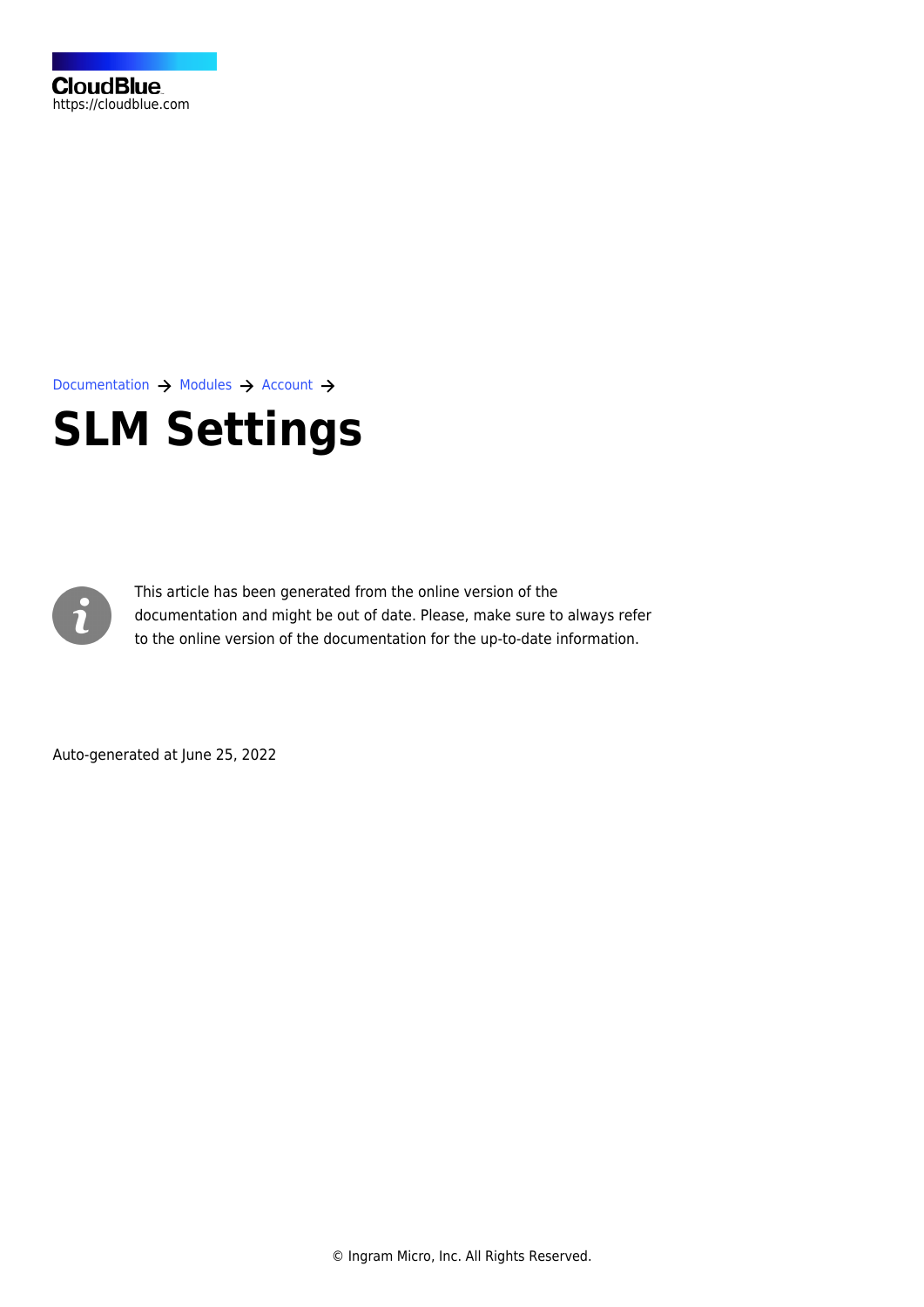## **CloudBlue**

Service Level Management (SLM) represents an ongoing process to maintain high quality in service provisioning. Settings that are available within the SLM tab of the Account module allow changing and managing the automatic transition of your selected Connect objects from one Service Level Objective (SLO) zone to another. Therefore, the CloudBlue Connect platform makes sure that your business objects are processed in a timely manner and consequently ensures that the performance of your organization meets all needs of your business partners.

The following describes the graphical user interface of the SML settings and showcases how to work with the provided configuration wizards.

#### **SLO Zones Configuration**

The Connect platform automatically assigns objects to other SLO zones according to the provided time period configuration. Adjust the automatic SLO zones transitions for your selected objects on Connect by clicking the **Edit** button:

| $\mathbb{H}$ Account $\vee$                              |                                                                                             | Mighty Mick's LLC<br>Distributor · Michael Goldmill<br>$\bigoplus$<br>$\Box$<br>@ HELP<br>$\checkmark$ |
|----------------------------------------------------------|---------------------------------------------------------------------------------------------|--------------------------------------------------------------------------------------------------------|
| Account                                                  | Service Level Management @                                                                  |                                                                                                        |
| 自<br>General                                             | <b>Subscription Requests</b><br>$\vdots$<br>EDIT                                            |                                                                                                        |
| $\frac{24}{100}$<br><b>Users</b>                         | SLA-749-159-883 · Disabled                                                                  |                                                                                                        |
| Groups<br>E                                              | Green Z <sub>-</sub> Yellow  Red Zone<br>Draft                                              |                                                                                                        |
| ē<br>Contacts                                            | Green Zone<br>Inquiring<br>Red Zone<br>Yellow                                               |                                                                                                        |
| Links<br>⊕                                               | Red Zone reject<br>Pending<br>Green Z.<br>Yellow                                            |                                                                                                        |
| Contracts                                                | Red Zone<br>Revoking<br>Green Z.<br>Yellow                                                  |                                                                                                        |
| ■<br>Helpdesk                                            | $\overline{2}$<br>$\mathfrak{Z}$<br>5<br>$\overline{0}$<br>$\Delta$<br>Days<br>$\mathbf{1}$ |                                                                                                        |
| Email                                                    |                                                                                             |                                                                                                        |
| ₩<br>Reports                                             | <b>Tier Config Requests</b><br>ŧ<br>EDIT<br>SLA-746-152-588 · Disabled                      |                                                                                                        |
| Single Sign On<br>Ŀ                                      | Green Z_   Yellow    Red Zone<br>Draft                                                      |                                                                                                        |
| $\begin{bmatrix} 0 \\ 0 \end{bmatrix}$<br>Service Levels | Green Zone<br>Inquiring<br>Red Zone<br>Yellow                                               |                                                                                                        |
|                                                          | Red Zone reject<br>Green Z_<br>Yellow<br>Pending                                            |                                                                                                        |
|                                                          | $\overline{2}$<br>3<br>4<br>5<br>Days<br>$\circ$                                            |                                                                                                        |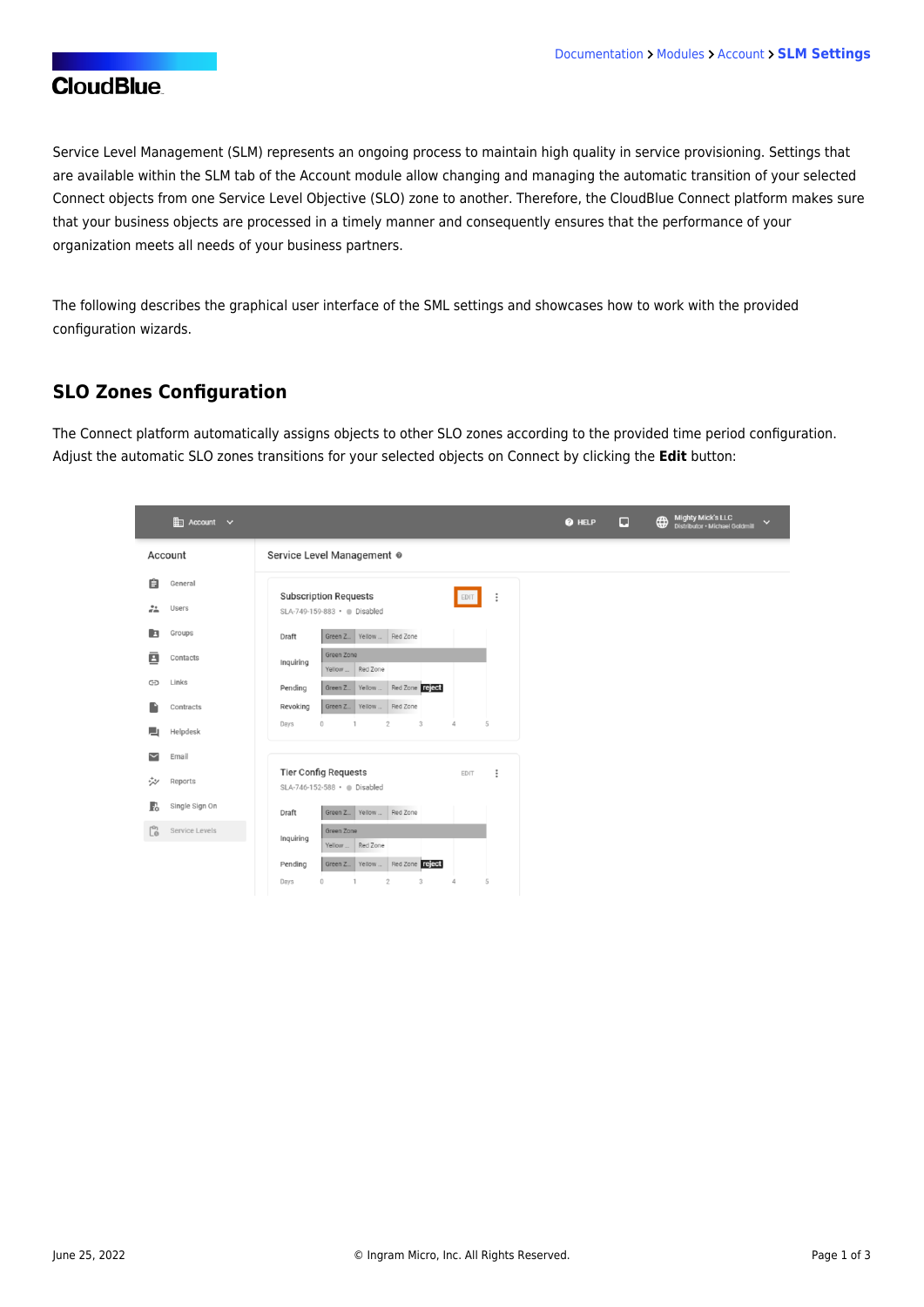### **CloudBlue**



|                | $\mathop{\mathrm{Im}}$ Account $\vee$ |           |         |                                                                | $\bigcirc$ HELP $\bigcirc$ |      | Mighty Mick's LLC<br>Distributor · Michael Goldmill<br>⊕<br>$\checkmark$ |  |
|----------------|---------------------------------------|-----------|---------|----------------------------------------------------------------|----------------------------|------|--------------------------------------------------------------------------|--|
|                | <b>Account</b>                        |           |         | Edit Subscription Requests SLA-749-159-883                     |                            |      |                                                                          |  |
|                |                                       |           |         | daear roue eum<br>₩<br>NACC-712-986-328                        |                            |      | $\blacktriangle$                                                         |  |
| Ė              | General                               | Draft     | $\odot$ |                                                                |                            |      |                                                                          |  |
| 22             | <b>Users</b>                          | Inquiring | $\circ$ | Yellow zone<br>Red zone<br>$\rightarrow$                       |                            |      |                                                                          |  |
| $\overline{z}$ | Groups                                |           |         | Transition to this zone after *<br>$\mathbf{1}$                | Days in Pending status     |      |                                                                          |  |
| E              | Contacts                              | Pending   | $\circ$ |                                                                |                            |      |                                                                          |  |
| $\bigoplus$    | Links                                 | Revoking  | $\circ$ | <b>Email Notification</b><br>Subscription Request zone changed |                            |      |                                                                          |  |
|                | Contracts                             |           |         | $\oplus$<br>NACC-712-986-328                                   |                            |      |                                                                          |  |
|                | Helpdesk                              |           |         |                                                                |                            |      |                                                                          |  |
|                | Email                                 |           |         | <b>Red zone</b><br>$\rightarrow$<br>Reject                     |                            |      |                                                                          |  |
| ジン             | Reports                               |           |         | Automatically delete request after *<br>$\overline{2}$         | Days in Pending status     |      |                                                                          |  |
| R              | Single Sign On                        |           |         |                                                                |                            |      |                                                                          |  |
| L <sub>®</sub> | <b>Service Levels</b>                 |           |         |                                                                |                            |      |                                                                          |  |
|                |                                       |           |         |                                                                | CANCEL                     | SAVE |                                                                          |  |
|                |                                       |           |         |                                                                |                            |      |                                                                          |  |

Use the following wizard to specify time period for the SLO zone transitions. Thus, for instance, in case subscription request objects are selected, select the number of days for each zone transition. Make sure to configure transitions for all available request statuses by switching the wizard tabs. Note that pending requests can also be automatically rejected by the system in case the corresponding option is enabled in this wizard.